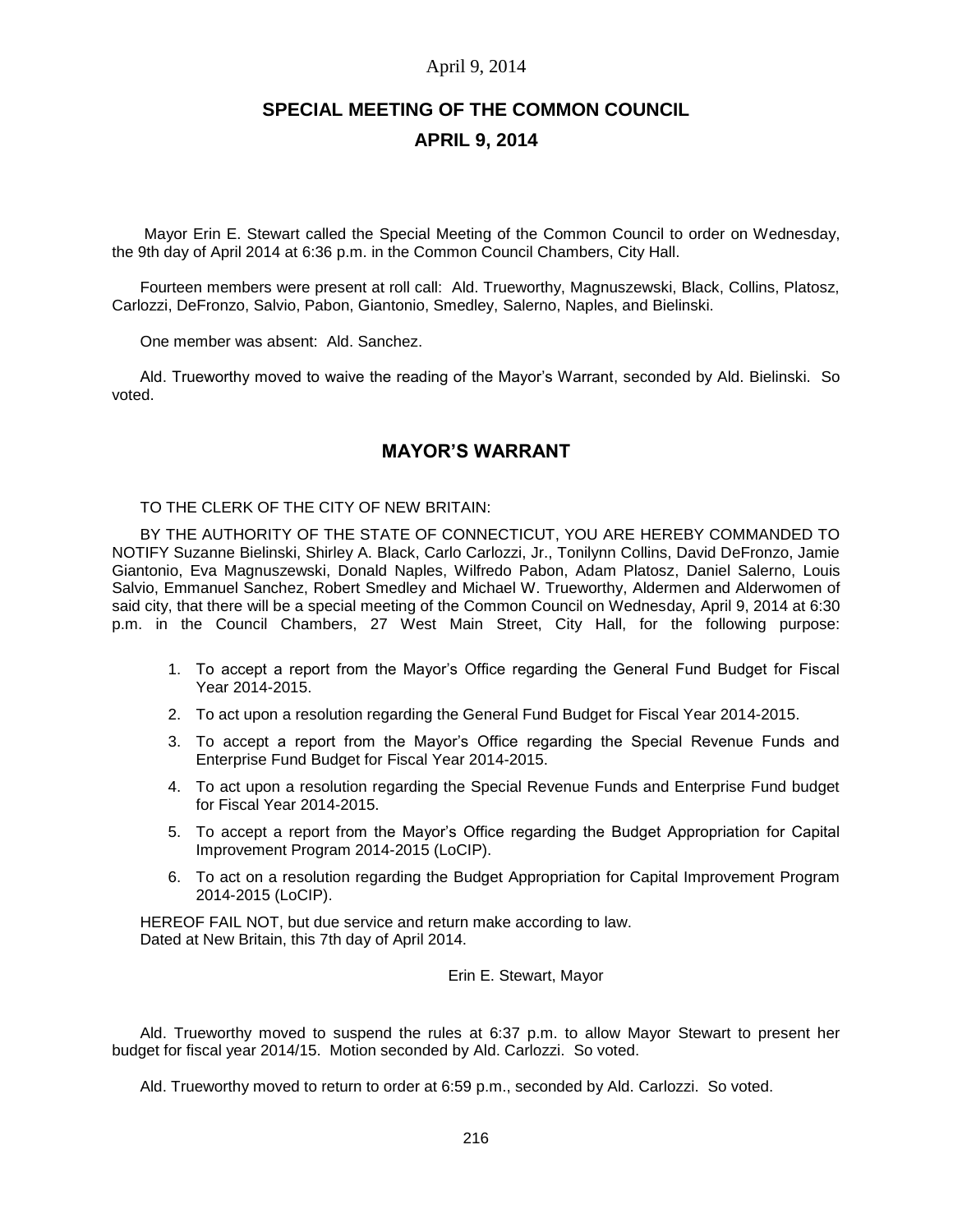# April 9, 2014

# **REPORT OF THE MAYOR'S OFFICE**

# **32690 RE: MAYOR'S PROPOSED GENERAL FUND BUDGET FOR FISCAL YEAR 2014-2015**

To the Common Council of the City of New Britain: the undersigned beg leave to report the following:

WHEREAS, The Mayor's Proposed Budget estimates that the listed expenditures of \$216,290,616 seem necessary for the fiscal year commencing July 1, 2014 – June 30, 2015 and also estimates that the following listed income from sources other than taxation will be available to meet such expenditures, a tax of 49.00 mills, estimating a collection rate of 96.10, on the Grand List of October 1, 2013 will be necessary, now therefore be it

RESOLVED; That the Mayor recommends to the Common Council of the City of New Britain that the following listed expenditures, income and tax rate be adopted by the Common Council of the City of New Britain for the fiscal year ending June 30, 2015 along with the detail budget accounts totaling \$216,290,616 as listed below.

### Recommended Budget for Fiscal Year 2014-2015 Appropriations

| <b>Account Description</b>              | <b>Budget</b>    |
|-----------------------------------------|------------------|
| Economic & Policy Development           | \$<br>692,033    |
| <b>Legal Services</b>                   | \$<br>2,227,261  |
| <b>Financial Services</b>               | \$<br>43,161,132 |
| Fire Department                         | \$<br>12,111,488 |
| <b>Police Department</b>                | \$<br>15,766,136 |
| <b>Public Safety Telecommunications</b> | 1,864,790        |
| <b>Public Works</b>                     | 15,163,496       |
| <b>Community Services</b>               | 5,163,111        |
| Education                               | 120,004,673      |
| <b>Common Council</b>                   | 136,496          |
| TOTAL                                   | \$216,290,616    |

Estimated Revenue

| <b>Account Description</b>              |     | <b>Budget</b> |
|-----------------------------------------|-----|---------------|
| Economic & Policy Development           |     | ∩             |
| <b>Legal Services</b>                   |     | 1,351,950     |
| <b>Financial Services</b>               | \$. | 131,561,027   |
| <b>Fire Department</b>                  |     | 150,000       |
| <b>Police Department</b>                |     | 1,172,800     |
| <b>Public Safety Telecommunications</b> |     |               |
| <b>Public Works</b>                     |     | 3,400,774     |
| <b>Community Services</b>               |     | 1,104,766     |
| Education                               |     | 77,549,299    |
| <b>Common Council</b>                   |     | 0             |
| <b>TOTAL</b>                            |     | \$216,290,616 |

#### Mayor Erin E. Stewart

Ald. Trueworthy moved to accept and adopt, seconded by Ald. Collins. So voted. Approved April 14, 2014 by Mayor Erin E. Stewart.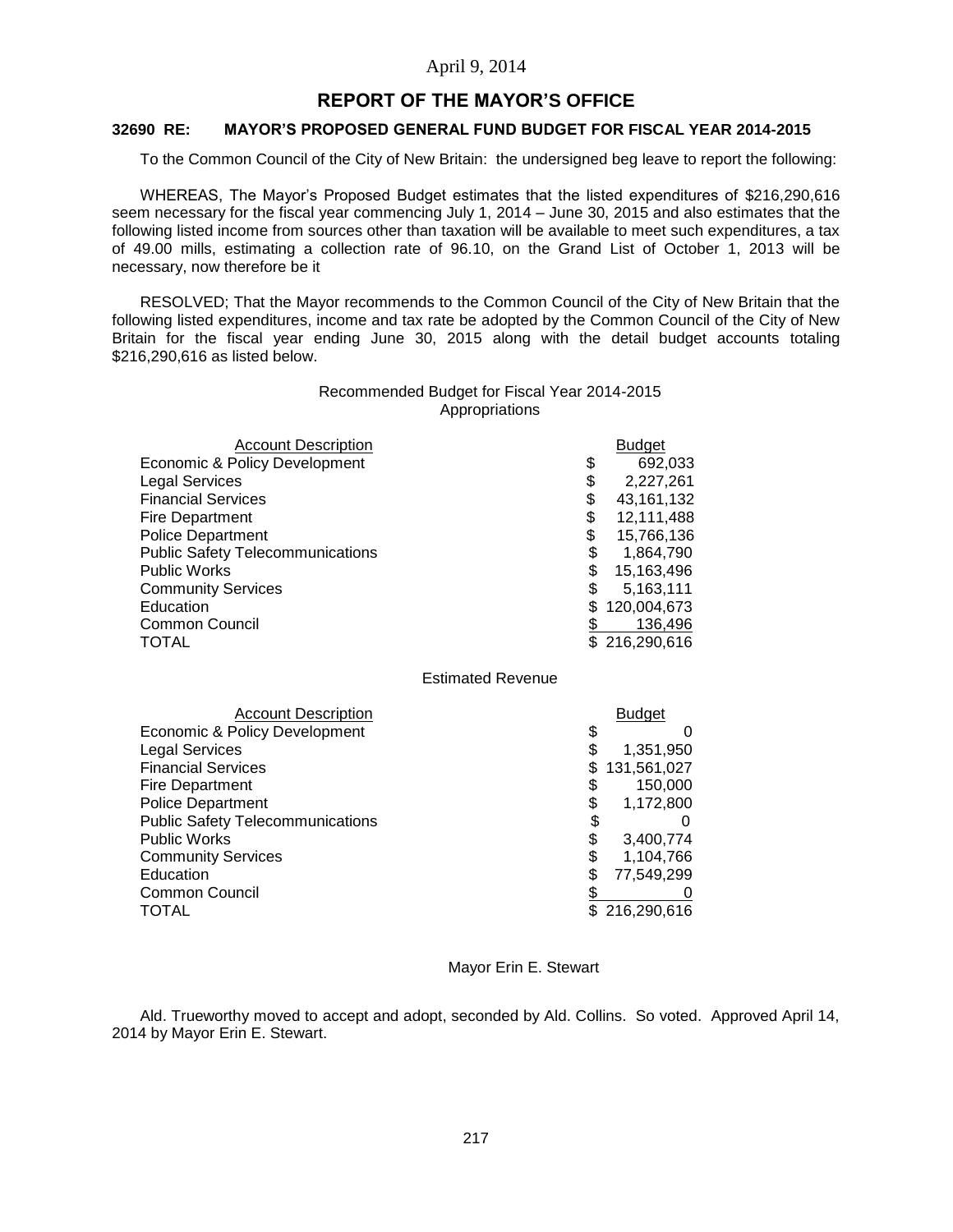# **RESOLUTION**

### **32690-1 RE: MAYOR'S PROPOSED GENERAL FUND BUDGET FOR FISCAL YEAR 2014-2015**

To Her Honor, the Mayor, and the Common Council of the City of New Britain: the undersigned beg leave to recommend the adoption of the following:

RESOLVED, the "Mayor's Proposed Budget" of the City of New Britain, upon recommendation of the Board of Finance and Taxation , the attached estimates of revenue and expenditures, as amended by the Mayor, with all the supporting data be the same as hereby made, and for the purpose of meeting said appropriation, a tax of 49.00 mills on the dollar be computed on the basis of a collection rate of 96.10% and the same is hereby laid on the Grand List of October 1, 2013 on all ratable estates and property within the limits of the City of New Britain liable to taxation, and be it further,

RESOLVED, that all City taxes for the fiscal year ending June 30, 2015 excluding motor vehicle and personal property which shall be paid in full on the first day of July 2014 and real property taxes shall be due and payable in equal semi-annual installments on the first day of July 2014 and the first day of January 2015 except that any tax of less than two hundred dollars shall be due and payable in full on the first day of July 2014.

If any installments of such tax shall not be paid on or before the first business day of the month next succeeding that in which it shall be due and payable, such installment shall immediately become delinquent and shall be subject to interest at the rate and manner provided in the general statutes. Any taxpayer may pay the total amount of any such tax at the time when the first installment shall be payable and nothing herein shall preclude the payment of the January 1, 2015 installment prior to said first due date.

> Alderman Jamie Giantonio, Assistant Minority Leader

Ald. Trueworthy moved to accept and refer to the Committee on Administration, Finance and Law, the Committee on Planning, Zoning and Housing and the Consolidated Committee, seconded by Ald. Bielinski. So voted. Approved April 14, 2014 by Mayor Erin E. Stewart.

# **REPORT OF THE MAYOR'S OFFICE**

### **32691 RE: MAYOR'S PROPOSED SPECIAL REVENUE FUNDS AND ENTERPRISE FUND BUDGET FOR FISCAL YEAR 2014-2015**

To the Common Council of the City of New Britain: the undersigned beg leave to report the following:

Resolved, That the Mayor recommends to the Common Council of the City of New Britain the proposed Special Revenue Funds and the Enterprise Fund for Fiscal Year 2014-2015, be accepted and adopted as follows:

#### Mayor's Proposed Special Revenue Fund Budget

| Stanley Golf Course Operating Fund #201 | \$2,067,363 |
|-----------------------------------------|-------------|
| Chesley Cell Towers #203                | 25,000      |
| Cemetery Operating Fund #204            | 489,718     |
| Dog Fund #205                           | 174,664     |
| Sewer Operating Fund #208               | 8,575,039   |
| Youth Service Bureau #278               | 80.321      |
| Donations Account #283                  | 80,000      |
| Terrific Toys Program #284              | 15,800      |
| BOE Medical Self Insurance Fund #701    | 24,446,245  |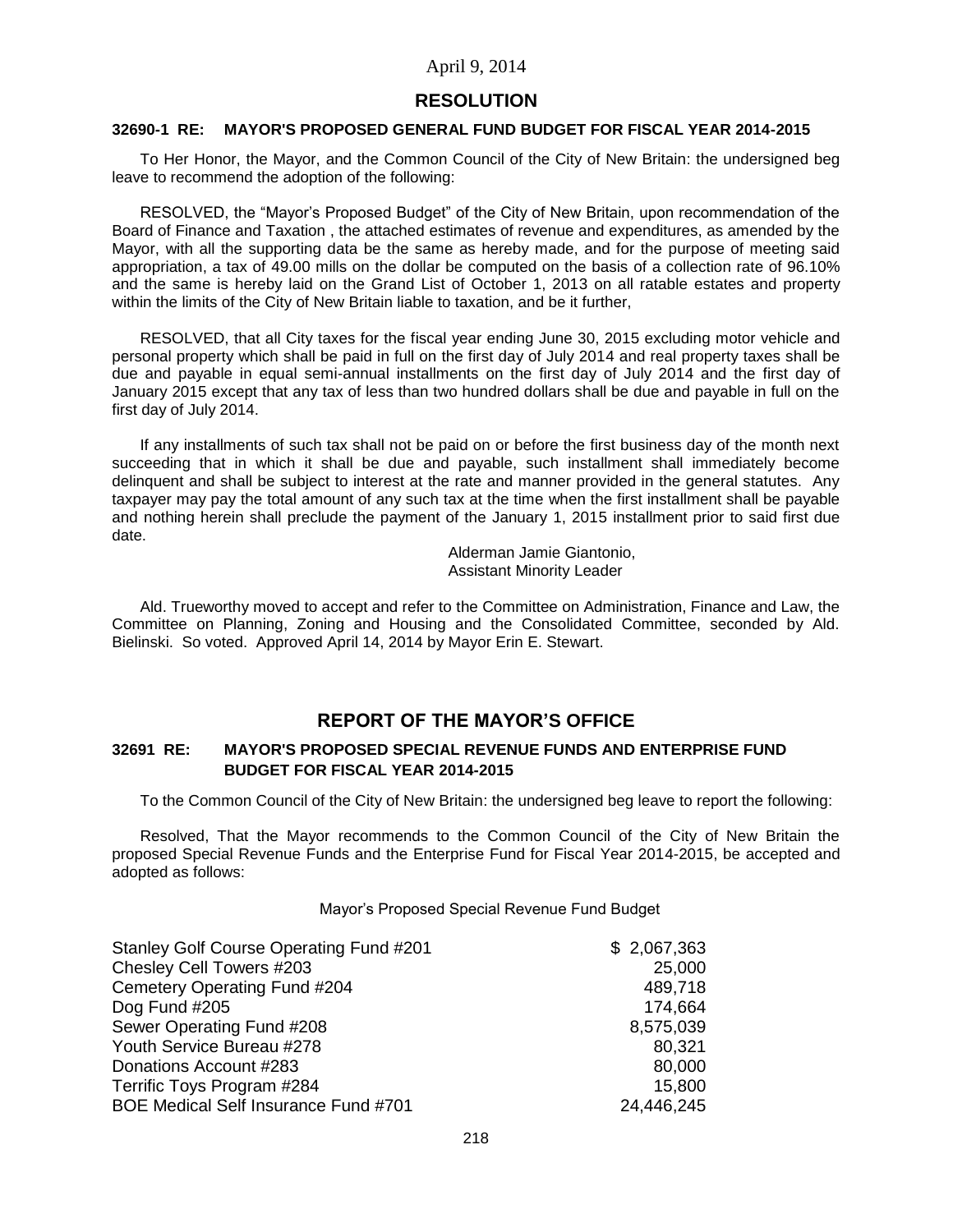| City Medical Self Insurance Fund #702 | 10,533,424 |
|---------------------------------------|------------|
| W/C Self Insurance Fund #703          | 2,633,520  |
| Liability Insurance Fund #704         | 174.750    |

#### Mayor's Proposed Enterprise Fund Budget Water Department

2014-2015 Fiscal Year Budget – Projected Estimated Expenses

| Debt Service – Principal (Long Term Debt) | \$2,063,110      |
|-------------------------------------------|------------------|
| Debt Service – Interest (Long Term Debt)  | 679,673          |
| <b>Vouchers Payable</b>                   | 5,980,399        |
| <b>Taxes Payable</b>                      | 464,000          |
| <b>Payrolls and Benefits Payable</b>      | 4,261,580        |
| <b>TOTAL Expenses</b>                     | \$13,448,762     |
| Projected Estimated Income                |                  |
| <b>Computer Accounts</b>                  | 9,000,000<br>\$. |
| <b>Monthly Accounts</b>                   | 35,000           |
| Berlin Water & Sewer Commission           | 525,000          |
| <b>Kensington Fire District</b>           | 750,000          |
| <b>Bristol Water</b>                      | 275,000          |
| Patton Brook Well Lease                   | 106,924          |
| <b>Fire Protection Charges</b>            | 140,000          |
| <b>Interest &amp; Penalties Received</b>  | 335,138          |
| Out of Town Hydrant Charge                | 50,000           |
| Use of Easement - O&G Industries          | 5,000            |
| Interest Earned on Investments            | 10,000           |
| Miscellaneous Revenue                     | 5,000            |
| <b>Transfer from Fund Balance</b>         | 2,211,700        |
| <b>TOTAL Income</b>                       | 13,448,762       |

This budget includes no general increase in water rates.

|             | Proposed Water Rate Structure - 2014-2015           |
|-------------|-----------------------------------------------------|
|             | Semi Annual                                         |
| First       | 2,300,000 cubic ft @ \$27.82 per 1,000 cubic feet   |
| <b>Next</b> | 2,300,000 cubic ft @ 24.73 per 1,000 cubic feet     |
| Over        | 4,600,000 cubic ft @ 19.91 per 1,000 cubic feet     |
|             | Present Water Rate Structure - 2013-2014            |
|             | Semi Annual                                         |
| First       | 2,300,000 cubic feet @ \$27.82 per 1,000 cubic feet |
| <b>Next</b> | 2,300,000 cubic feet @ \$24.73 per 1,000 cubic feet |
| Over        | 4,600,000 cubic feet @ \$19.91 per 1,000 cubic feet |

Administrative Charge – Extra capacity Charge: For each semi annual billing, in addition to charges for water use, there shall be a fixed charge rendered based on the size of the meter in use:

| Size of Meter      | Charge  | Size of Meter | Charge   |
|--------------------|---------|---------------|----------|
| 5/8" $\times$ 3/4" | \$24.00 | ^2"           | \$386.00 |
| $\frac{3}{4}$      | 35.00   | 4"            | 652.00   |
| 1"                 | 74.00   | 6"            | 1.276.00 |
| $1 - 1/2"$         | 142.00  | 8"            | 2.552.00 |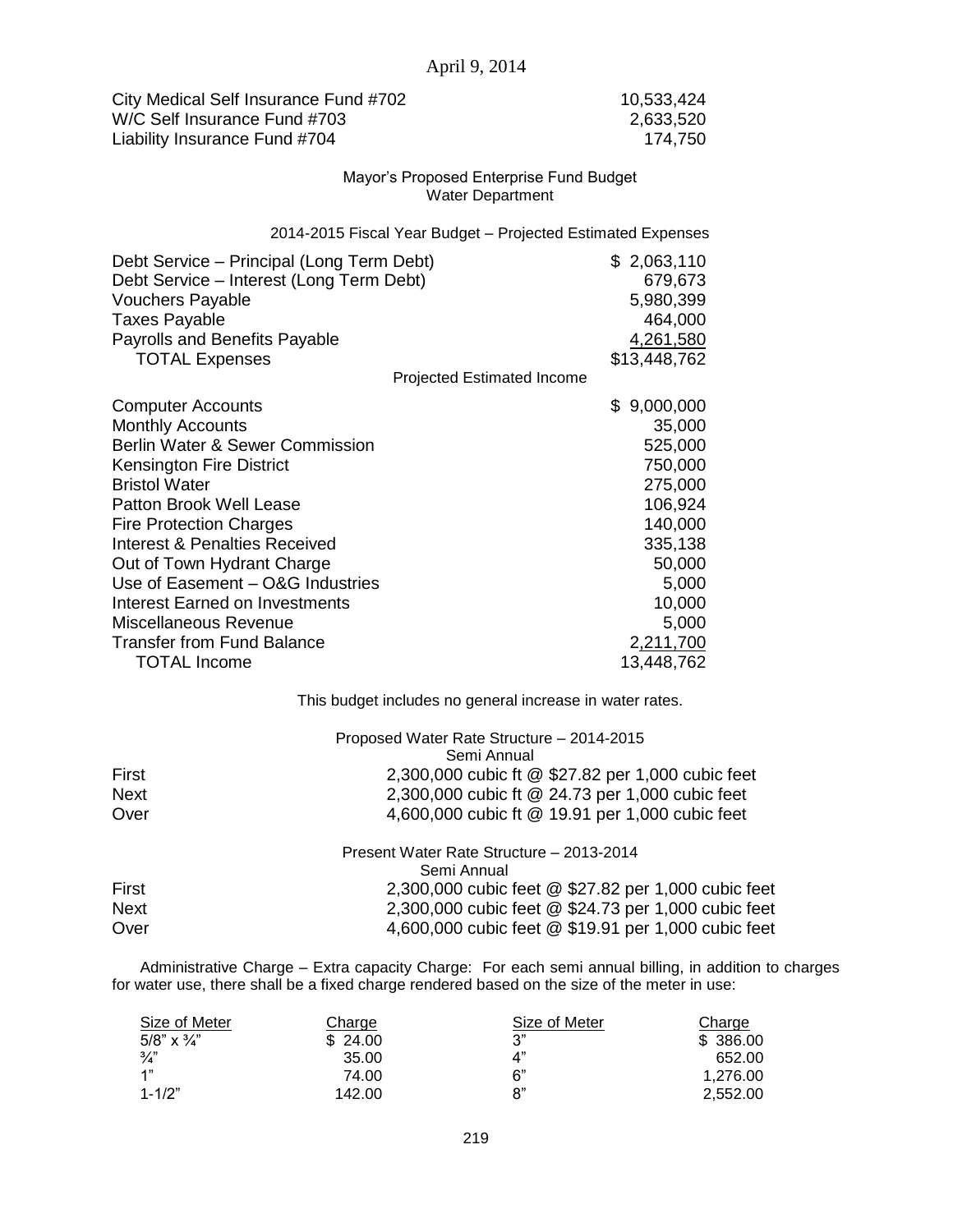# 2" 210.00

| Out of Town Retail Rates:      | Same rates as above plus a seventy percent (70%) surcharge. |
|--------------------------------|-------------------------------------------------------------|
| Out of Town Hydrant Charge:    | \$350.00                                                    |
| Use of Water from any Hydrant: | \$350.00 January 1st to June 30th                           |
|                                | \$350.00 July 1st to December 31st                          |

If estimate of water use is more than 5,000 cubic feet for the 6 month period, a meter might be required and, if so, the charge for water from the hydrant will be based on our rates with the \$350 being the minimum paid in advance. No use of a hydrant will be allowed for lawn and garden watering.

Peak Use Surcharge: Applies to all metered services which use equal to or more than 350,000 cubic feet for the four month meter reading cycle period from May 20 to September 20. When the daily average water use for the period of May 20 and September 20 total 3,000 cubic feet or greater, the average daily water use shall be compared to the previous average daily water use for the water reading cycle period of October 20th to February 20th.

If water use for May 20 to September 20th divided by water use for October 20th to February 20th equals 2.00 to 2.75, a 50% surcharge in the water charges shall be applied. If the ratio is from 2.76 to 3.50, a 60% surcharge in the water charges shall be applied. If the ratio is from 3.51 to 4.25, a 70% surcharge shall be applied to the water charge. If the ratio is from 4.26 to 5.00, an 80% surcharge shall be applied to the water charges and if the ratio is 5.01 to 6.00, a 90% surcharge shall be applied to the water charges. If the ratio is 6.01 or higher, a 100% surcharge shall be applied to the water charge. The water charge in effect at the time of the water billing shall determine the final surcharge bill. The May 20 and September 20 dates may be revised by a few days either way to provide for a meter reading during the regular work week.

|                           | Private Fire Protection Charges: |
|---------------------------|----------------------------------|
| Under 4 inch service line | 59.00                            |
| 4 inch service line       | 127.00                           |
| 6 inch service line       | 201.00                           |
| 8 inch service line       | 289.00                           |
| 10 inch service line      | 403.00                           |
| Over 10 inch service line | 516.00                           |
|                           |                                  |

#### Mayor Erin E. Stewart

Ald. Trueworthy moved to accept, seconded by Ald. Collins. So voted. Approved April 14, 2014 by Mayor Erin E. Stewart.

# **RESOLUTION**

# **32691-1 RE: MAYOR'S PROPOSED SPECIAL REVENUE FUNDS AND ENTERPRISE FUND BUDGET FOR FISCAL YEAR 2014-2015**

To Her Honor, the Mayor, and the Common Council of the City of New Britain: the undersigned beg leave to recommend the adoption of the following:

RESOLVED, The "Mayor's Proposed Budget" of the City of New Britain, upon recommendation of the Board of Finance and Taxation, as amended by the Mayor, estimates that the attached listing of income and expenditures for each Special Revenue and Enterprise Fund, be adopted for the Fiscal Year 2014- 2015 as follows:

### Special Revenue Funds

| Stanley Golf Course Operating Fund #201 | \$2,067,363 |
|-----------------------------------------|-------------|
| Chesley Cell Towers #203                | 25.000      |
| Cemetery Operating Fund #204            | 489.718     |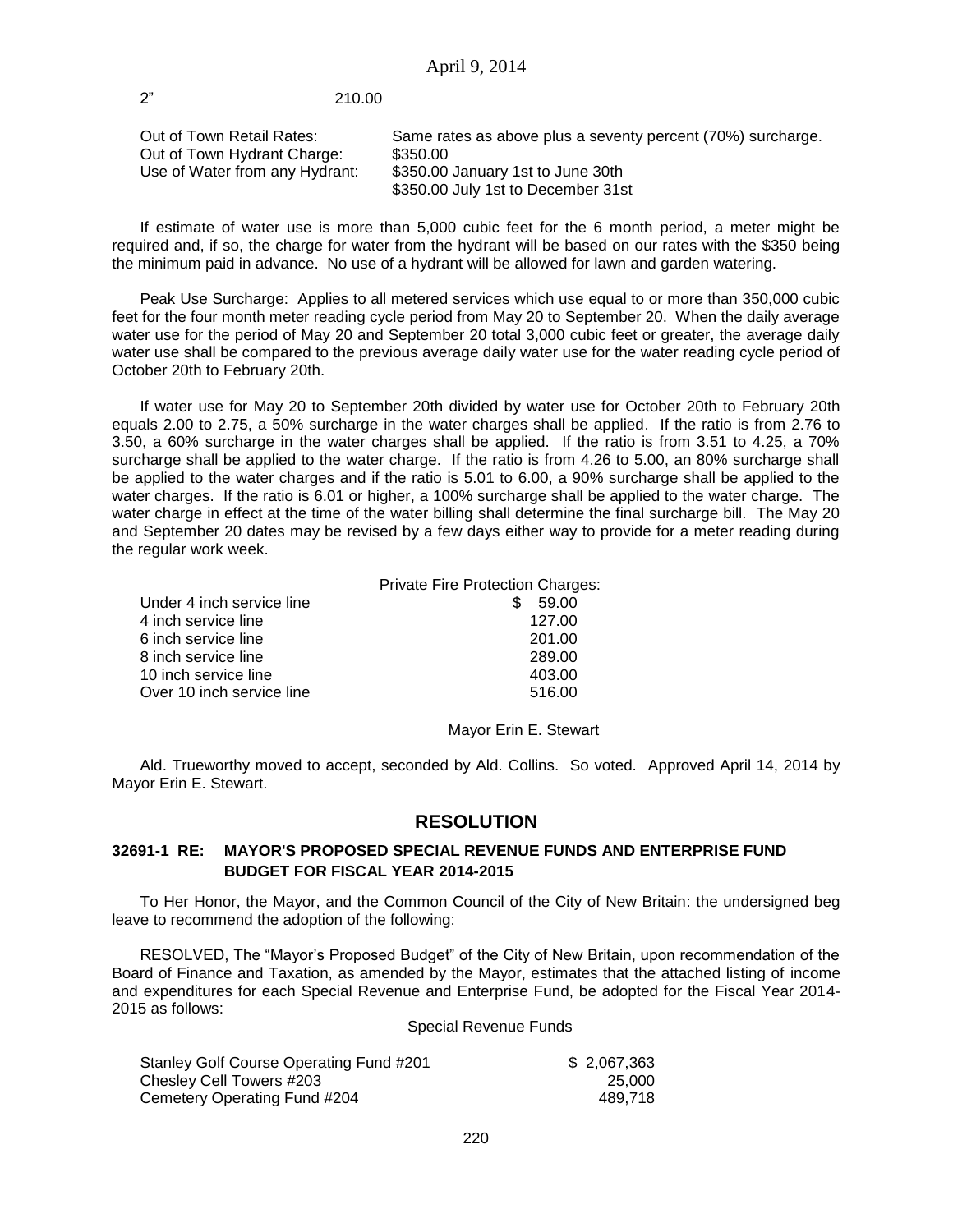| 174.664    |
|------------|
| 8,575,039  |
| 80.321     |
| 80,000     |
| 15.800     |
| 24,446,245 |
| 10,533,424 |
| 2,633,520  |
| 174.750    |
|            |

# Enterprise Funds

Water Department  $$13,448,762$ 

Alderman Jamie Giantonio Assistant Minority Leader

Ald. Trueworthy moved to accept and refer to the Committee on Administration, Finance and Law, the Committee on Planning, Zoning and Housing and the Consolidated Committee, seconded by Ald. Giantonio. So voted. Approved April 14, 2014 by Mayor Erin E. Stewart.

# **REPORT OF THE MAYOR'S OFFICE**

### **32692 RE: CAPITAL IMPROVEMENT PROGRAM 2014-2015 (LOCIP)**

To the Common Council of the City of New Britain: the undersigned beg leave to report the following:

Article XI of the Charter of the City of New Britain requires the Mayor to present to the Common Council a "Mayor's Proposed Capital Projects Budget". The Capital Projects Budget includes a listing of all proposed capital projects for a five (5) year period with a general description, location and an estimated cost for each proposed activity.

Public Act 87-584, Section 11-44, has created a program referred to as the "Local Capital Improvement Fund" (LOCIP) to provide assistance to Connecticut municipalities for capital activities. For the fiscal year 2014-2015, the State of Connecticut allocated \$974,088 of new monies to New Britain.

The Mayor evaluated the needs of city departments and identified specific projects for funding through the Local Capital Improvement Program Entitlement XXVII. Individual grant applications to the State of Connecticut for approval by the Secretary of the Office of Policy and Management are proposed for the projects listed below:

| Project:              | Budget:   |
|-----------------------|-----------|
| Public Works          |           |
| Stanley Quarter Park  | \$100,000 |
| Sidewalk Improvement  | \$487,044 |
| Street Infrastructure | \$487.044 |
|                       | \$974,088 |

These projects can be found in the CIP booklet, which provides a detailed listing of projects for the 2015-2019 Capital Improvements Program. Incorporated in that booklet are the estimated expenditures and the possible funding source(s) by each project. These projects have been evaluated as to need by the appropriate City departments and recommended by the Board of Finance and Taxation and the Mayor. The adoption of the project listing by the Board of Finance is the first step in the approval process of the City's Capital Projects Budget Process located in the City's Charter, Article 11-2(b)(1).

Mayor Erin E. Stewart